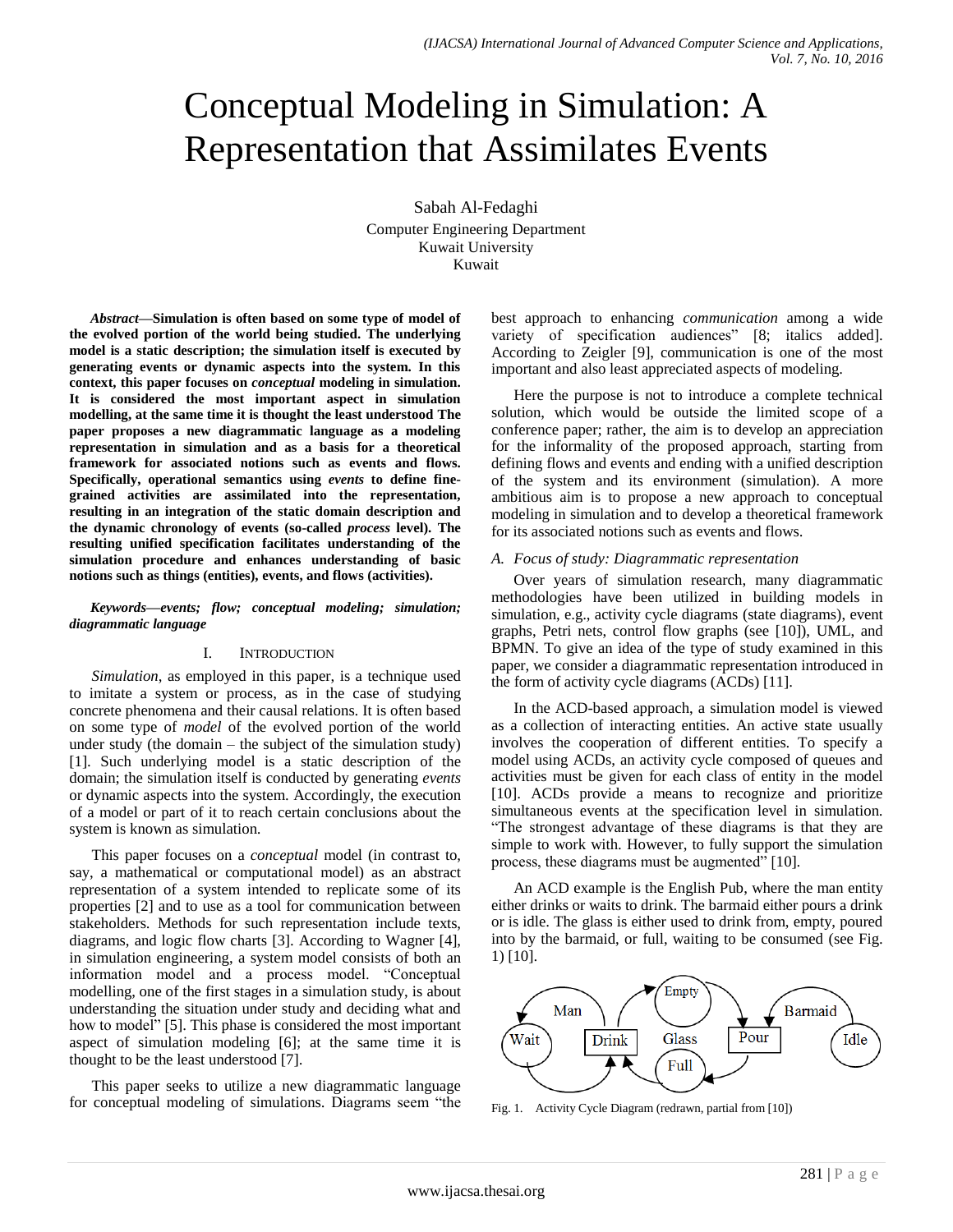## *B. Contribution: Alternative Diagrammatic representation in simulation*

This paper presents an alternative to the ACD representation and applies the completed diagram to simulation. Fig. 1 of the English Pub will be recast in the proposed new language of diagramming. The claim is that this methodology provides a more complete specification suitable for a static domain model and its dynamic aspects needed in simulation.

For the sake of a self-contained paper, the next section briefly reviews the diagrammatic language, called the Flowthing Model (FM) that forms the foundation of the theoretical development of the paper, with the *deer dominance* example as a new contribution. With understanding of FM gained from this example, section 3 substantiates the claim that FM offers a more complete specification than the ACD graph of the English Pub discussed in the introduction.

After FM is illustrated with an example and used to support some claims in the introduction, section 4 introduces our research topic of conceptual modeling in simulation by contrasting some notions in the simulation literature against their representation in FM.

Section 5 contains the main contribution of the paper, an exploration of the FM representation in a wider organizational setting. Here we demonstrate that the FM representation embeds operational semantics that simplify the process of modeling a chronology of events.

Section 6 suggests that FM can provide a unifying language for modeling in simulation. Section 7 discusses a specific case study of simulation and applies the FM representation to the case.

## II. A DIAGRAMMATIC LANGUAGE

The approach utilized in the paper is called the Flowthing Model (FM), which has been used in a variety of applications (e.g., [12-16]). FM is a uniform method for representing things that "flow"; i.e., things that are *created*, *processed*, *released*, *transferred*, and *received* while retaining their individuality throughout the flow. They may queue in any of the flow stages. They flow within *spheres*, i.e., the relevant environment that encompasses the flow. A sphere may have subspheres.

Things that flow in a flow system are referred to as *flowthings* or, as here, simply as *things*. The life cycle of a thing is defined in terms of six mutually exclusive *stages*: creation, release, transfer, arrival, acceptance, and process (in which its *form may be changed*, but no new thing is generated), as shown in Fig. 2. The flow system shown in the figure is a generalization of the input-process-output model. The reflexive arrow in the figure indicates flow to the *Transfer* stage of another flow system. For simplicity, the stages Arrive and Accept can be combined and termed *Receive*.



Fig. 2. Flow system

The *stages* in the life cycle of a thing are mutually exclusive (i.e., a flowthing can be in one and only one stage at a time). All other states or conditions of flowthings are not mutually exclusive stages. For example, we can have *stored* created things, *stored* processed things, *stored* received things, etc.; thus *stored* is not an exclusive stage. Things can be released but not transferred (e.g., a channel is down), or arrive but not be accepted (wrong destination), and so on.

The following example illustrates the FM diagrammatic language and its expressive power.

**Example**: As shown in Fig. 3, Geva [17] provides a text description of behavior of red deer during breeding season, followed by a diagram showing the causal connections described in the text, as produced by a typical student who "has in his repertoire skill for identifying basic meaningful units" [17].

It is frequently necessary to distinguish between dominance-one individual intimidating or threatening another-and leadership-one individual directing the group. Among red deer the dominance shown by males during the breeding season is vastly different from the leadership by the older females who are out ahead of the group and determine its direction without the use of force.



Fig. 3. Diagramming of descriptive text to identify causal relationships (partial, from [17])

Fig. 4 shows the FM representation of *male dominance among deer during breeding season* as interpreted from Fig. 3. The female flows to the male domain (circle 1 in the figure), where she is physically "processed" (2) in different ways. In one scenario she is under threat by the male (3). In case she disobeys (4), she is punished (5). (For simplicity, the flow of the female (1 and 2) is not enclosed in a box.)

The figure can be contrasted with the left side of Fig. 3 where Dominance  $\rightarrow$  Threatening  $\rightarrow$  Punishment.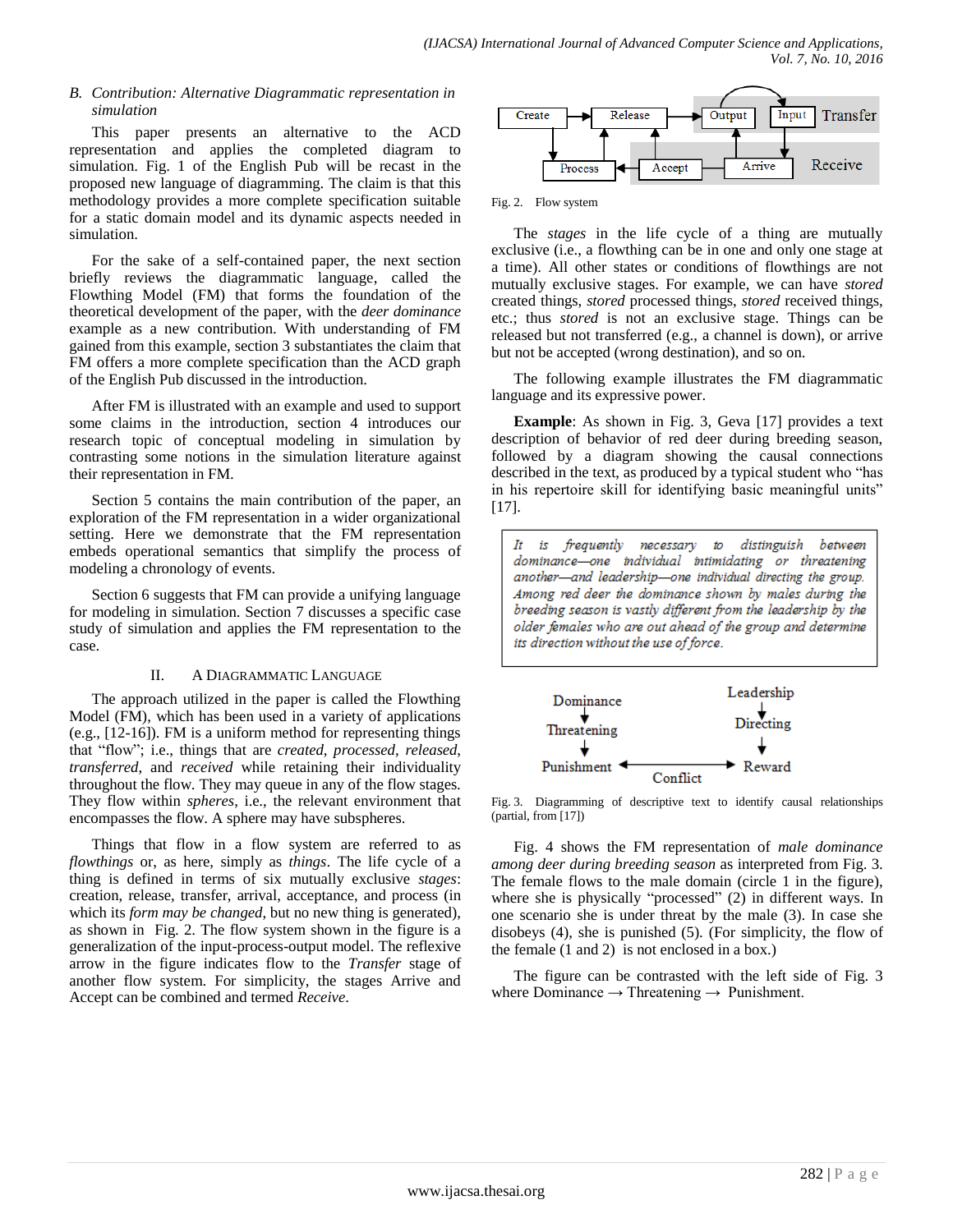

Fig. 4. Deer dominance by males during the breeding season

Similarly, Fig. 5 shows the FM representation of *leadership by the older females who are out ahead of the group and determine its direction without the use of force*. The process Leadership  $\rightarrow$  Directing  $\rightarrow$  Reward of Fig. 3 is also taken into account. The older female (circle 1) issues a direction (2) that flows (3) to each (4) member of the group (5). Execution of the direction (6) triggers (7) the generation (creation, 8) of a reward that flows to the member.



Fig. 5. Deer leadership by the older females who are out ahead of the group and determine its direction

## III. THE ENGLISH PUB IN FM

Now, with this understanding of FM, we can substantiate our claim that the specification offered by FM, suitable for static domain modeling along with dynamic aspects needed in simulation, is more complete than the ACD graph of the English Pub discussed previously. Specifically, this section focuses on the static representation, leaving the event-oriented simulation to a later section.

Returning to the example of an English pub discussed in the introduction, from the representational point of view, the diagram of Fig. 1 seems incomplete as a picture of the domain of the pub. The diagram is formed from three separate scenes:

- The state of a Man changes between drinking and waiting
- The state of a Glass changes between empty and full
- The state of a Barmaid alternates between idle and pouring

The resulting conceptual picture is formed by jumping from one state to the next. Thus we find, for example, that the glass is empty during the entire time of pouring, the state specified as (Man: Waiting, Glass: Empty?, Pouring: ON). Modeling of a domain is selective in its details; nevertheless, in the opinions of the present authors, the model should not "contradict" reality in the domain, e.g., the glass is not empty during the pouring process.

The FM representation provides a "continuous" portrait of the system, as shown in Fig. 6. First, the man orders a drink (circle 1 in the figure) and the order flows to the barmaid (2) to trigger taking an empty glass (3) from storage that flows to the barmaid (4). This triggers release of the liquor (5) to the barmaid, thus creating a filled glass (6) that flows to the man (7) to drink (8).

As we see, inherent characteristics of the FM representation, based on the notion of flow, force the modeler to "connect the dots" and paint a complete chronology of events in the system.



Fig. 6. FM representation

## IV. CONTRASTING SOME NOTIONS

This section contrasts some notions used in the simulation literature with their representation in FM. The purpose is to highlight how the FM approach is different from current simulation methods, as an introduction to applying FM in the rest of the paper. Additionally, the discussion in this section shows how FM provides a *unifying* view of many notions in simulation, using the same diagrammatic language introduced in section 2.

In simulation literature, an *object* is typically defined as anything with attributes [18]. Objects and attributes in FM are *thing*s as defined previously. The two concepts of *time* and *state*, fundamental in the context of simulation, are also things. Similarly, an event is a thing. According to Page [10],

An *event* is a change in an object state, occurring at an instant, and initiates an activity precluded prior to that instant. A process is the succession of states of an object over a span (or the contiguous succession of one or more activities)." [Italics added]

Page [10] illustrates the notions of event, activity, and process in simulation as shown in Fig. 7.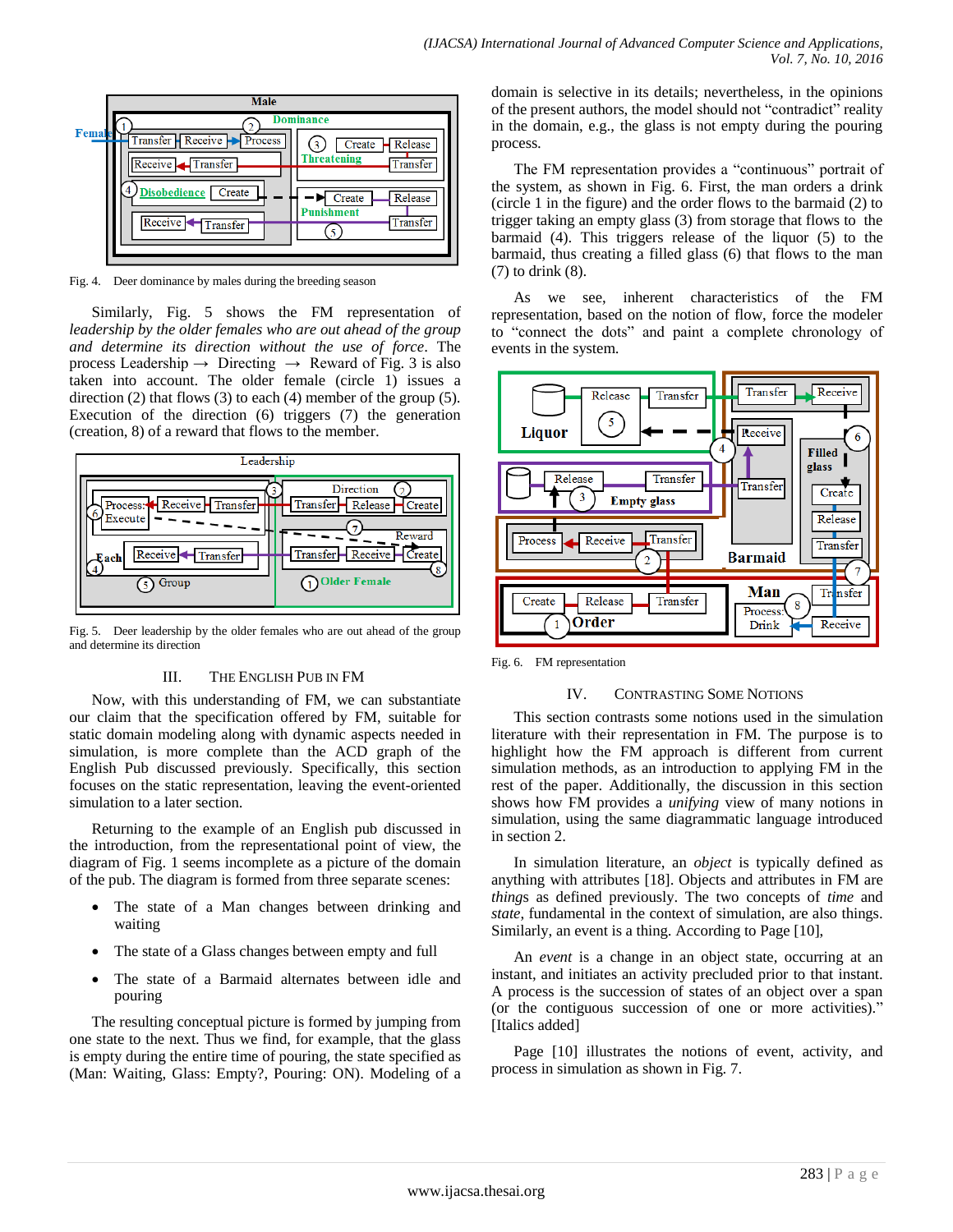

Fig. 7. An illustration of event, activity, and process (redrawn, partial from [10])

An event in FM is a thing since it can be created, processed, released, transferred, and received. It triggers the creation, release, processing, transfer and receipt ("activity" in the above quote) of other things. *Process* in the quote is the *flow* in FM, e.g., a thing is created, released, and transferred. Fig. 8 illustrates the flow, event, and "activities", i.e., states in a flow system.



Fig. 8. Illustration of event flow and "activities"

In the figure, the product is modeled from a static description as a thing that is created, released, and transferred; however, such creation, releasing, and transferring occurs only as a result of events. The event is the trigger that activates each stage of flow. Such a distinction between a static description and dynamic activation of a system is a very important aspect in simulation; nevertheless, the two levels of specification (static and dynamic) can be modeled by the same diagrammatic language.

For example, the event at circle 1 activates (causes creation of a product thing: instance). Process (1) in the figure refers to the event (creation) taking its course (e.g., duration). Event scheduling in the diagram could be accomplished through clock "jumps"; e.g., every hour, with each clock tick creating the next period or next new product, etc.

## V. APPLYING FM TO EVENTS

This section explores the FM representation in a wider organizational setting. It demonstrates that the FM representation embeds *operational semantics* that simplify simulating the chronology of events in comparison with other diagrammatic representations such as UML sequence diagrams. The resultant operational semantics are conceived along the lines of UM causality model specification in which *events* are used to define fine-grained behaviors. First, let us explore the notion of event in various fields.

According to McKee [19] in the context of English

literature, "STRUCTURE is *a selection of events* … that is composed into a strategic sequence" [italics added]. Such a definition seems to imply that the structure of a literary piece is the structure of events.



Fig. 9. Example of flows of events

In this paper, structure is the conceptual description of where the flow "takes place." It is the FM diagram. An *event* is a "happening" or "occurrence" in a point of the diagram (e.g., domain). It may be connected to earlier events (e.g., causal connections). Philosophically, in the context of a definition given by the French philosopher Jean-Luc Marion [20-21],

An event is that which … changes the given order of things, and then disappears, leaving its mark without return. An event shows itself as much as it gives itself to be seen. An event, properly so-called, poses a problem for thought to think it in ways other than according to the measure of its visible appearance. [22]

Additionally, an event *inaugurates* something new from within a given situation and a break or rupture in the current state of a situation. It is both situated in and supplementary to what the present authors call a structure. (Some of these expression are taken from Butchart [22] describing Badiou's [23] philosophy, but reinterpreted differently).

This interpretation views the FM diagram as the structure: a static map of things and their flows. Events are *things* of happenings (occurrences), as shown in Fig. 9 for dominance by males described in Fig. 4. This latter figure of dominance by males is a static scenario of the dominance, while Fig. 9 shows actual events (occurrences) as things that can be created, processed, released, transferred, and received.

All things flow in their streams in the basin of flow (the total FM diagram) which forms the *structure* of events, where

*1)* The event in this structure of a specific (that) female transferred to the dominance of a specific (this) male.

*2)* The event in which the female is received.

*3)* The event in which the female is processed, etc.

The scenario is like a scene in a movie being actualized, shot by shot (event by event). Each event "shows itself" and disappears, as in Butchart's [22] quote: "event, event, event, … assimilated in a structure."

As an illustration of assimilation of events in the FM representation, consider the following computer program taken from Podgurski and Clarke [24].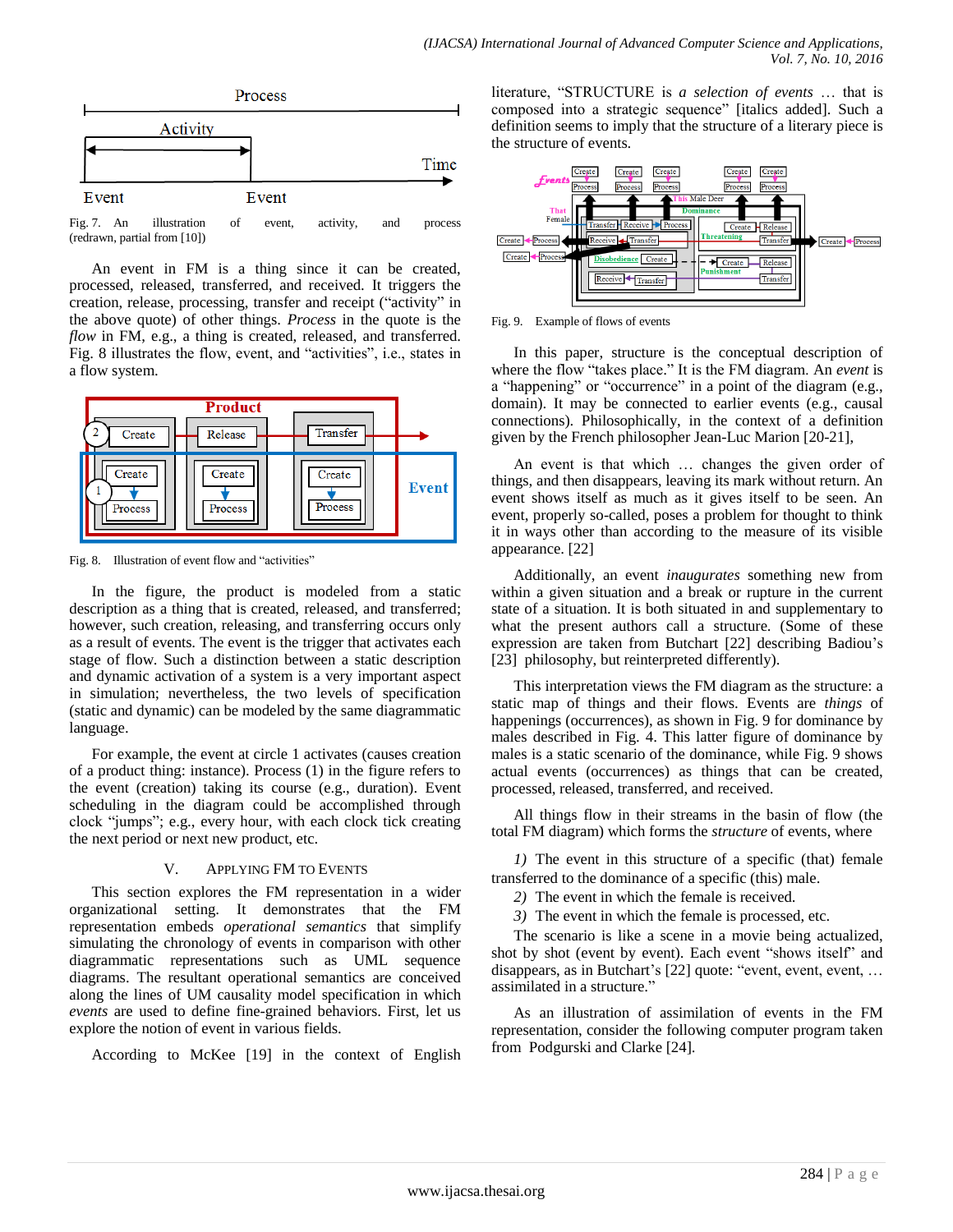input  $(X, Y)$ ;

```
1. if X > Y then
2. Max := X;
else
```
3. Max :=  $Y$ ;

4. endif;

Fig. 10 shows a partial view of its FM representation (see [25]). The figure also shows different events in this execution.



Fig. 10. Events when executing a program

First, the event in which  $X$  and  $Y$  are created (generated) in the keyboard. The values are release and transfer to the input software (e.g., *cin* in C++). Then the events continue one after another. Note that we have two levels of representation: (a) the structure of the situation, a static FM diagram of the program, and (b) the events, an FM diagram of events at the dynamic level where the event "*inaugurates* something new from within a given situation" [22].

Accordingly, an operational semantics can be defined to describe how to schedule events in the FM representation, therefore specifying the thread of control of execution. Operational semantics can also uncover concurrency of threads of events that offer several options for executions or occurrences, which is required in such systems as distributed systems.

For instance, consider the deer dominance scenario represented in Fig. 4. Two possible sequences of events (behavior – possible execution) are shown in Fig. 11,

*1)* A female arrives and immediately disobeys; hence, it is punished (1, 2, 3, 4B–10B)

*2)* A female arrives and immediately faces threats; hence, she immediately submits to the male without disobedience (1, 2, 3, 4A–9A)

Here, the male is assumed to exist prior to the arrival of the female. If we want to express this explicitly, we can add *Create* in the Male sphere to precede these two sequences of events.

Note that the flow and triggering force a partial order on some events; thus, *release* is preceded either by *create*, *proces*s, or *receive*; a threat is preceded by being communicated by the male (*released* and *transferred*). By the nature of this triggering, punishment is caused by disobedience, hence the sequence 4B, 5B in Fig. 11, etc. Accordingly, alternative sequences of events are modeled at certain points such as circle 3 in Fig. 11 where the A and B threads of events are separated according to circumstances, e.g., actual occurrences or execution.

Similarly, in the execution of the computer program of Fig. 10, the left and right sequences of inputting X and Y can be executed in parallel along the two threads of flow; their arrival at the ALU would then have to be synchronized.



Fig. 11. Two possible sequences of events following the arrival of a female

## VI. APPLICATION TO SIMULATION

This section suggests that FM can provide a unifying language that supports modeling in simulation.

According to Wagner [4],

Due to their great expressivity and their wide adoption as modeling standards, UML Class Diagrams and BPMN seem to be the best choices for making information and process models in a model-driven simulation engineering approach. [4]

Wagner [4] illustrates how to develop a simulation of the functions of *a service desk* with the help of UML class diagrams and BPMN diagrams.

In the DES [Discrete Event Simulation] literature, it is often stated that DES is based on the concept of "*entities flowing through the system*". However, the loose metaphor of a "flow" only applies to entities of certain types: events, messages, and certain material objects may, in some sense, flow, *while many entities of other types, such as buildings or*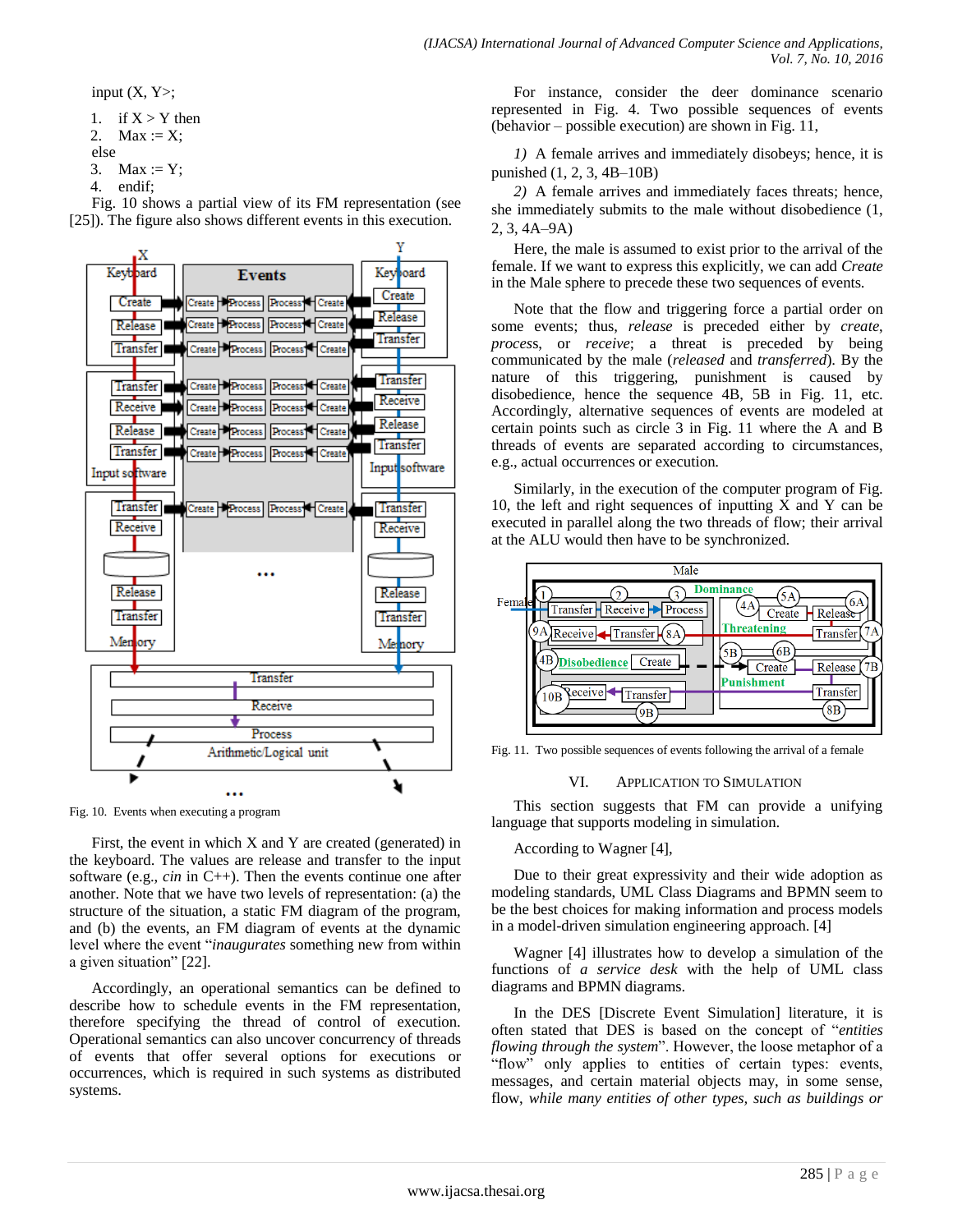*organizations, do not flow in any sen*se. Also, subsuming these three different kinds of flows under one common term "entity flow" obscures their real meanings. It is therefore highly questionable to associate DES with a "flow of entities". Rather, one may say that DES is based on a flow of events. [4; italics added]

This view is different from the concept of flow in FM, where the conceptual flow is defined in terms of states of Create, Process, Release, Transfer, and Receive. In FM, *buildings* can flow conceptually. Suppose that a city zoning board decided to change the zoning for an area containing building 1234, where each zone has different regulations. The building in effect will "flow" to the sphere of a different zone, as shown in Fig. 12. In FM, events, entities, buildings, signals are all things that can flow.



Fig. 12. The flow of a building

According to Wagner [4], "Unfortunately, this [concept of DES as a flow of events] is often obscured by the standard definitions of DES that are repeatedly presented in simulation textbooks and tutorials." Wagner [4] then describes Pegden's [26] simulation modeling worldview which provides "a framework for defining a system in sufficient detail that it can be executed to simulate the behavior of the system."

Over the 50 year history of simulation there have been three distinct world views in use: event, process, and objects.

**Event worldview**: The system is viewed as a series of instantaneous events that change the state of the system over time. This is the basis of the events flow systems in FM.

**Process worldview**: The system is described as a process flow in which sets of passive entities flow through the system and are subject to a series of process steps (e.g. seize, delay, release) that model the state changes that take place in the system.

**Object worldview**: The system is modeled by describing the objects that make up the system. The system behavior emerges from the interaction of these objects. [4]

According to Pegden [26], agent based modeling is typically implemented with the object worldview.

So, today's DES landscape is largely based on the process worldview and object worldview, and the fundamental concept of events is hardly considered anywhere. All three worldviews, and especially the process and object worldviews, which dominate today's simulation landscape, lack important conceptual elements. The event worldview does not support modeling objects with their (categorical and dispositional) properties. The process worldview does neither support modeling events nor objects. And the object worldview, while it supports modeling objects with their categorical properties, does not support modeling events. None of the three worldviews does support modeling the dispositional properties of objects with a full-fledged explicit concept of transition rules. [4]

Clearly, a Process worldview (the stages of the flow system) and an Object worldview are integrated into the FM diagram, which also includes events as flowthings. The FM description unifies these worldviews through describing them in one language. The FM representation models the system (e.g., deer dominance by males) and models a particular realization of that system using events as things (e.g., arrival of a female with no disobedience), similar to a computer program and testing a path of execution in the program.

Accordingly, we propose that FM can provide a unifying language that supports modeling in simulation.

## VII. EXAMPLE: APPLICATION OF FM TO SIMULATION

This section discusses a specific case study of simulation and applies the FM representation to such a case.

Wagner [4] views simulation engineering as a special case of software engineering, hence, applies model-driven development that includes conceptual, design, and implementation models. Wagner [4] uses an example that includes the entity types *Person*, *Customer*, and *ServiceQueue*, as classes in UM. UML stereotypes are utilized to distinguish between object types and event types as two different categories of entity types and use them for categorizing classes.

In the study case, an *event* involves exactly one customer who gets in line at exactly one service queue. The customers wait in a queue; when the queue is empty and the service desk is not busy, they are served. Four entity types can be extracted by analyzing the noun phrases of the description: ServiceDesk, ServiceQueue, Service clerk, and Customer. The last two are subclasses of Person.

After modeling all relevant object types in the first step, Wagner [4] models the relevant event types in a second step, as shown in Fig. 13. At this point, we reach the focus of our discussion in this paper: Methods of attaching events to the system description.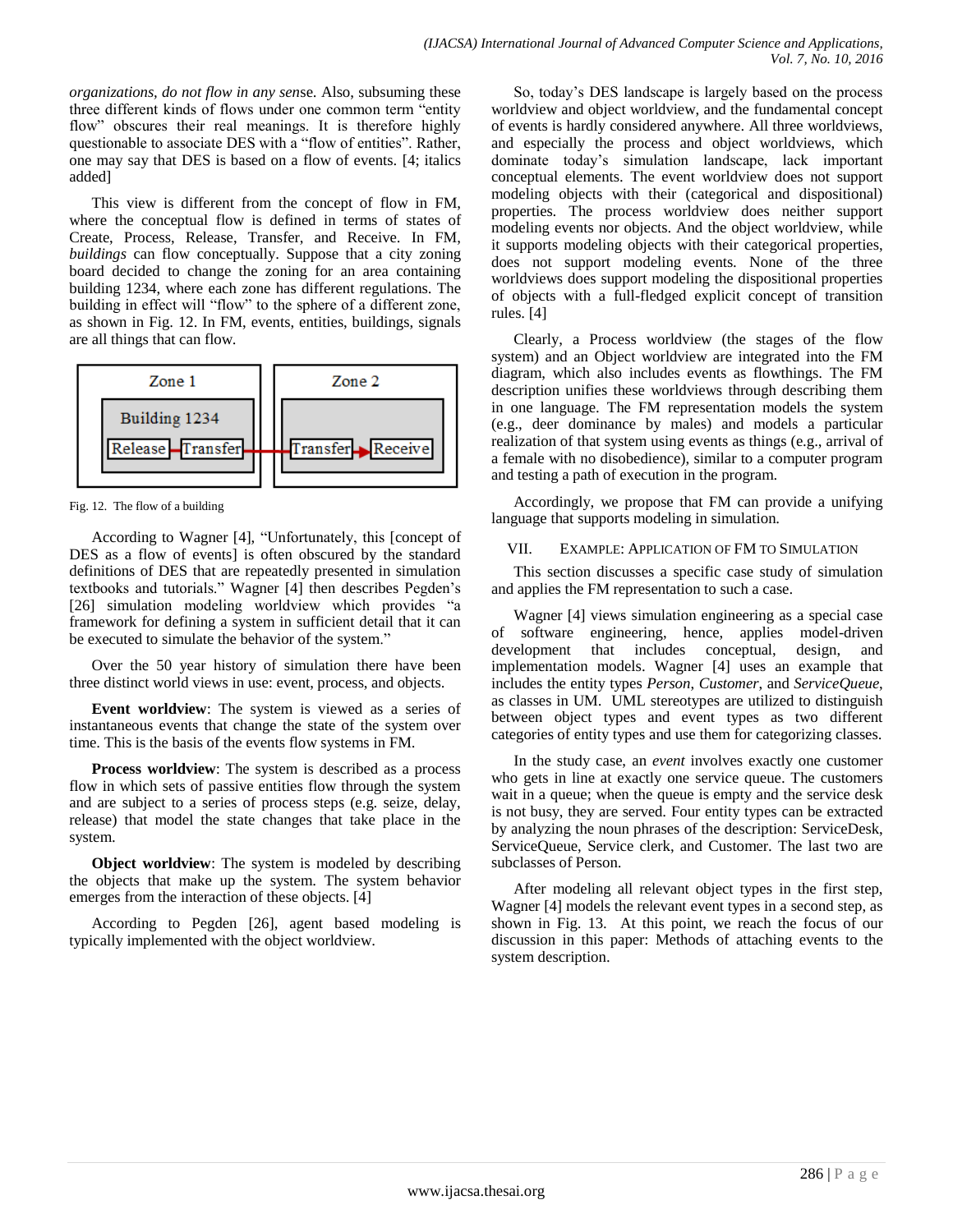

Fig. 13. The complete information model includes event types (redrawn, partial from [4])

Wagner [4] then draws a completely new diagram for the control of the Queue shown partially in Fig. 14, using yet another diagrammatic language, BPMN. Additionally, Wagner [4] models randomness of events using event types. For example, *CustomerArrival* is drawn (not shown here) as an exogenous event type with the class-level attribute *occurrenceTime* having the value (1,8), denoting a random variable with uniform distribution with lower bound 1 and upper bound 8.



Fig. 14. Queue control (redrawn, partial from [4])

Wagner [4] then introduces a diagram (not shown here) for process design modeling using BPMN.

In the process design model, we turn the causal laws defined in the conceptual process model into corresponding transition rules described as BPMN sub-processes with

- a start/intermediate event for triggering the transition rule;
- tasks expressed as statements that contain typed variables and have a clear computational meaning;
- bindings of variables to entities. [4]

The whole approach exemplified by the case study discussed in this and the previous section seems to lack a unified foundation. First, it is based on "entities flowing through the system," as mentioned previously. Then it states that "flow" applies only to entities of certain types: events, messages, and certain material objects may, in some sense, flow, while many entities of other types, such as buildings or organizations, do not flow "in any sense" [4]. Finally, it is suggested that one could say that DES is based on a *flow of events*. Accordingly, as shown in the example, heterogeneous types of diagrammatic representations are used, ranging from UML and BPMN either in a mix of hierarchal structures with flowing events (Fig. 13) or as refinements of higher-level diagrams (Fig. 14).

The next section introduces the FM representation of the same case study.

## VIII. UNIFIED SCHEMATA: ENTITIES, EVENTS, AND FLOWS

To make this example more interesting, we assume two service clerks. Fig. 15 shows the FM representation of this case. Such an addition to the problem will allow us to distinguish between the system (the FM diagram) and its environment: in this case, simulation with events is performed on only one service desk while excluding the other service desk. In the figure, for simplicity, details of the second queue and service clerk are omitted.

Accordingly, in the figure, the customer arrives (circle 1) and proceeds to either Service desk 1 (circle 2) or Service desk 2 (circle 3). At desk 1, the customer is received into its queue (4) then proceeds to Clerk 1 (5) and leaves when finished (6).

We assume that our aim is to simulate the system with only one service desk; thus events are activated only along Service desk 1: circles 1, 2, 4, 5, and 6. Fig. 16 shows the simulated part of the system, with bold boxes (red lines in the online version) indicating activity events (instead of creation and processing of an event).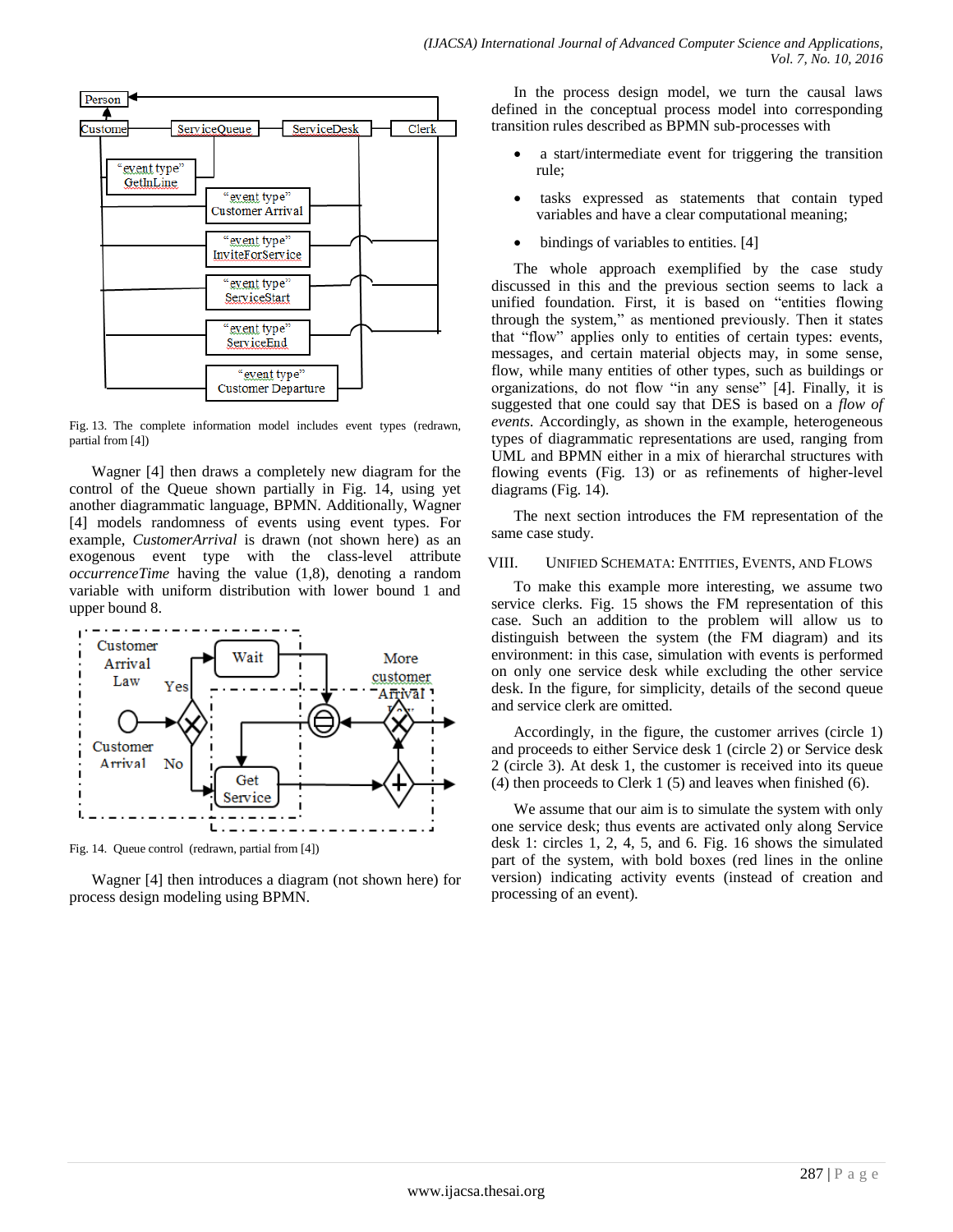

Fig. 15. FM representation



Fig. 16. Activating events of only Service Clerk 1

Active here refers to being in a state of liveliness and reactiveness, or in engineering terminology, in the ON state. An *event* is a thing that facilitates such active state by a "switching" or "firing" occurrence (Petri net terminology). A flow (create, process, …) begins with an event and may end with the beginning of another event. The event is what causes the flow of things. Note that Create is a type of flow.

Thus, in the figure, a person passes through various active stages. Here we combine the descriptive (static) level and the events level by assuming that each stage is event-active: it performs its function as soon as the thing flows through it. In the queue, the person proceeds to the clerk (2) and this transfer "blocks" any additional flow (3). When the customer leaves the clerk (is released and transferred), the next transfer to the clerk is permitted (4).

Fig. 17 shows the addition of generating random numbers of arrivals, between 1 and 8 (circle 1). The clerk's processing time (circle 2) can be added in similar fashion.



Fig. 17. Activating events of only Service Clerk 1

## IX. CONCLUSION

As stated in the introduction, this paper proposes a new diagrammatic language for modeling representations in simulation and as a basis for a theoretical framework incorporating associated notions such as events and flows. Additionally, where events are used to define fine-grained activities, operational semantics are assimilated into the representation, resulting in an integration of the static domain description and the dynamic chronology of events.

We have shown that this unified specification facilitates such goals; nevertheless, the paper is still a theoretical proposal waiting to be realized in an actual simulation project. It is an attempt to point a direction substantiated by examples and re